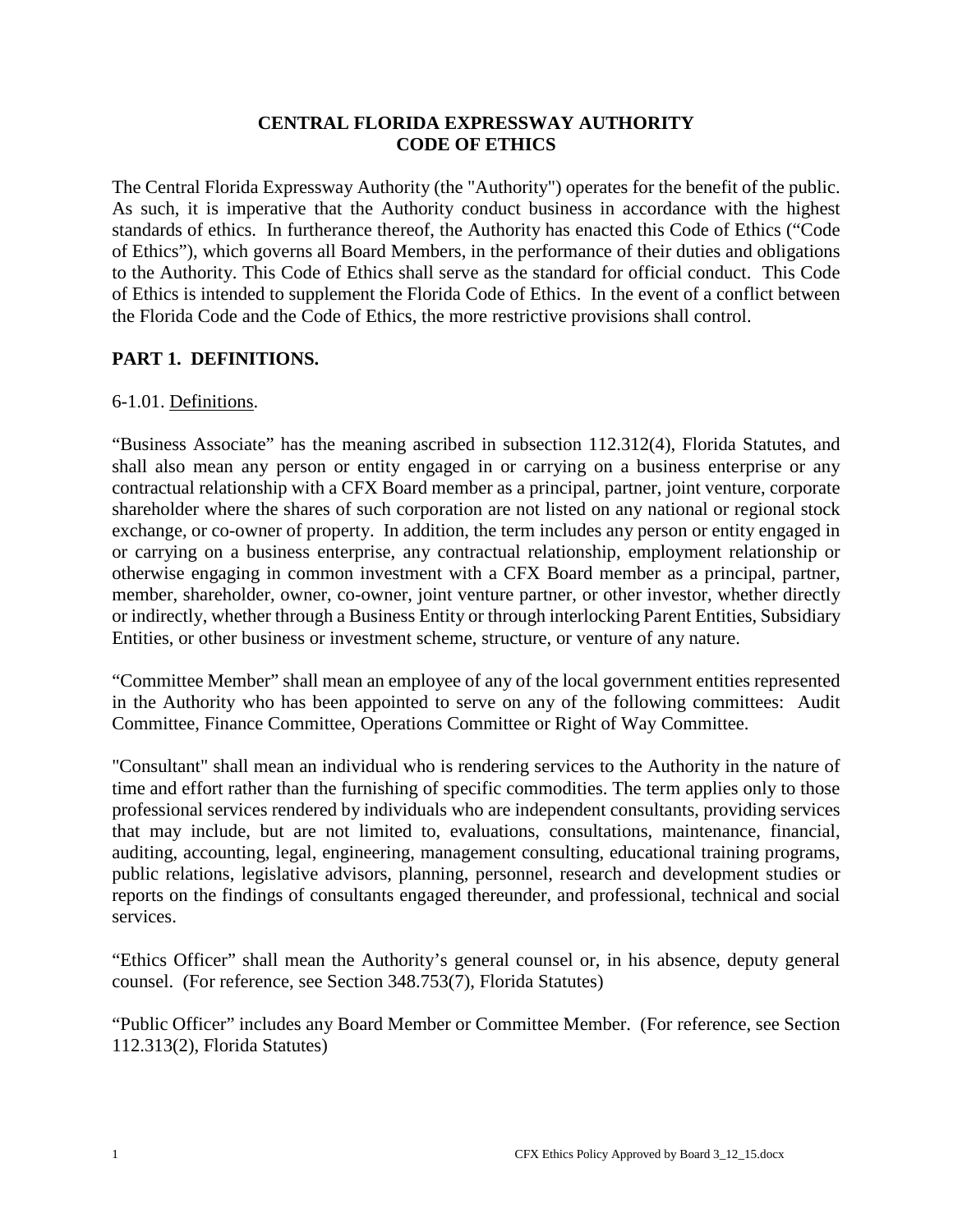"Registered Lobbyist" shall mean any person who shall engage in lobbying for compensation for (1) an entity other than his or her employer; or (2) for any entity including his or her employer if a principal function of his or her position is lobbying or governmental relations; and (3) is registered with any local jurisdiction represented on the Authority's Board.

# **PART 2. ADOPTION OF FLORIDA CODE OF ETHICS.**

6-2.01. Code of Ethics Adoption. The Authority is governed by the requirements and standards set forth in the Florida Code of Ethics for Public Officers and Employees, Chapter 112, Part III, Florida Statutes, in addition to the ethical standards set forth in Section 348.753(6) to (15), Florida Statutes, as may be amended from time to time, which presently are as follows:

### F.S. 348.753

- (6) A Board member or the executive director of the Authority may not:
	- (a) Personally represent another person or entity for compensation before the authority for a period of 2 years following vacation of his or her position.
	- (b) After retirement or termination, have an employment or contractual relationship with a business entity other than an agency as defined in s. 112.312, in connection with a contract in which the member or executive director personally substantially participated in through decision, approval, disapproval, recommendation, rendering of advice, or investigation while he or she was a member or employee of the authority.
- (7) The authority's general counsel shall serve as the authority's ethics officer.
- (8) Authority board members, employees, and consultants who hold positions that may influence authority decision shall refrain from engaging in any relationship that may adversely affect their judgment in carrying out authority business. To prevent such conflicts of interest and preserve the integrity and transparency of the authority to the public, the following disclosures must be made annually on a disclosure form:
	- a. Any relationship a board member, employee, or consultant has which affords a current or future financial benefit to such board member, employee, or consultant, or to a relative or business associate of such board member, employee, or consultant, and which a reasonable person would conclude has the potential to create a prohibited conflict of interest. As sued in this subsection, the term "relative" has the same meaning as in s.112.312.
	- b. Whether a relative of a board member, employee, or consultant is a registered lobbyist, and if so, the names of the lobbyist's clients. Such names shall be provided in writing to the ethics officer.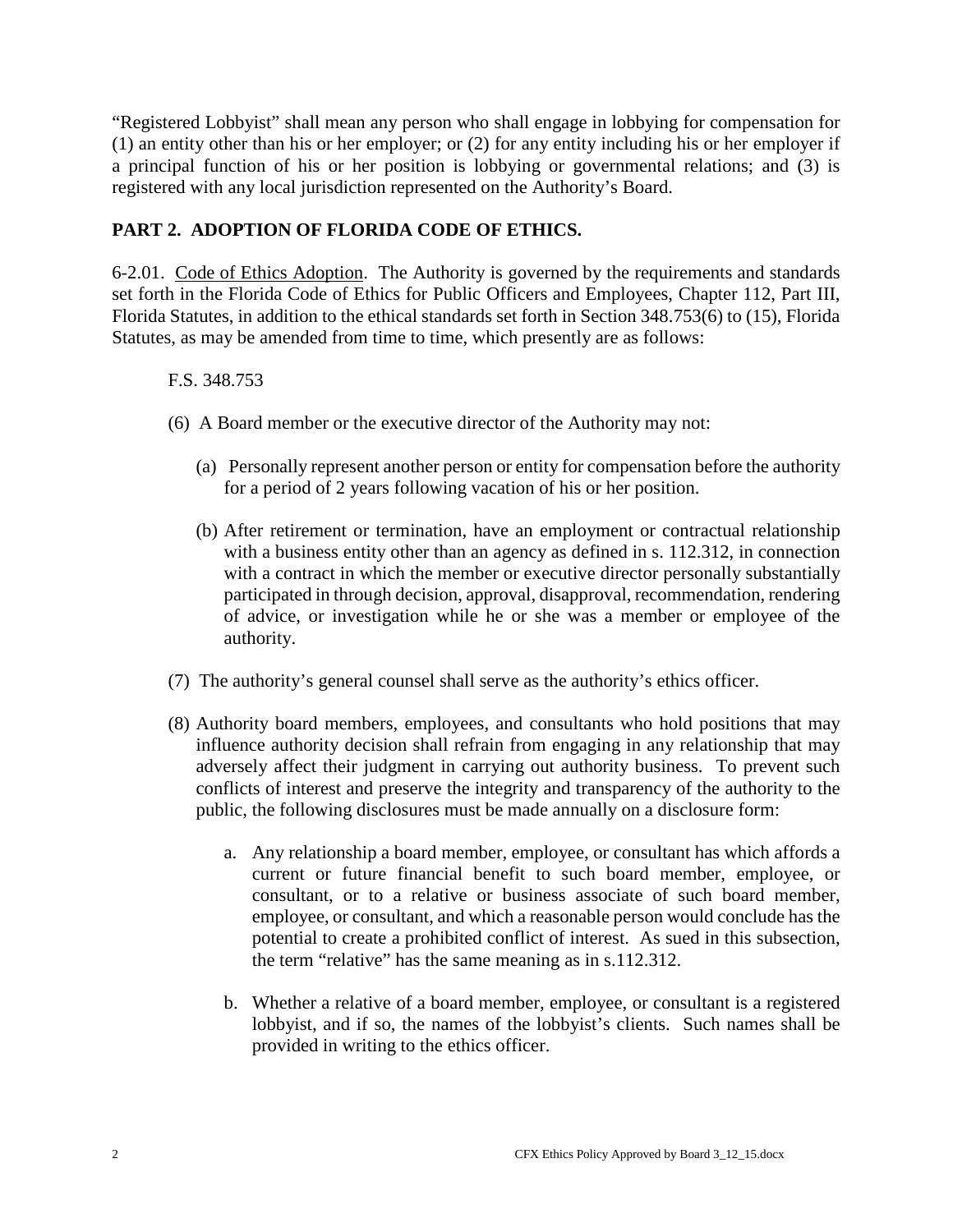c. Any and all interests in real property that a board member, employee, or consultant has, or that a relative, principal, client, or business associate of such board member, employee, or consultant has, if such real property is located within or within a one-half mile radius of , any actually or prospective authority roadway project. The executive director shall provide a corridor map and a property ownership list reflecting the ownership of all real property within the disclosure area, or an alignment map with a list of associated owners, to all board members, employees, and consultants.

(9) The disclosure forms required under subsection (8) must be reviewed by the ethics officer or, if a form is filed by the general counsel, by the executive director.

(10) The conflict of interest process shall be outlined in the authority's code of ethics.

(11) Authority employees and consultants are prohibited from serving on the governing body of the authority while employed by or under contract with the authority.

(12) The code of ethics policy shall be reviewed and updated by the ethics officer and presented for board approval at a minimum of once every 2 years.

(13) Employees shall be adequately informed and trained on the code of ethics and shall continually participate in ongoing ethics education.

(14) The requirements in subsections (6) through (13) are in addition to the requirements that the members and the executive director of the authority are required to follow under chapter 112.

(15) Violations of subsections (6), (8), and (11) are punishable in accordance with s. 112.317.

## **PART 3. DISCLOSURES.**

6-3.01. To prevent conflicts of interest and preserve the integrity and transparency of the Authority to the public, the following disclosures must be made annually on a disclosure form:

- (a) Any relationship a board member, employee, or consultant has which affords a current or future financial benefit to such board member, employee, or consultant, or to a relative or business associate of such board member, employee, or consultant, and which a reasonable person would conclude has the potential to create a prohibited conflict of interest. As used in this subsection, the term "relative" has the same meaning as in Section.112.312, Florida Statutes.
- (b) Whether a relative of a board member, employee, or consultant is a registered lobbyist, and if so, the names of the lobbyist's clients. Such names shall be provided in writing to the Ethics Officer.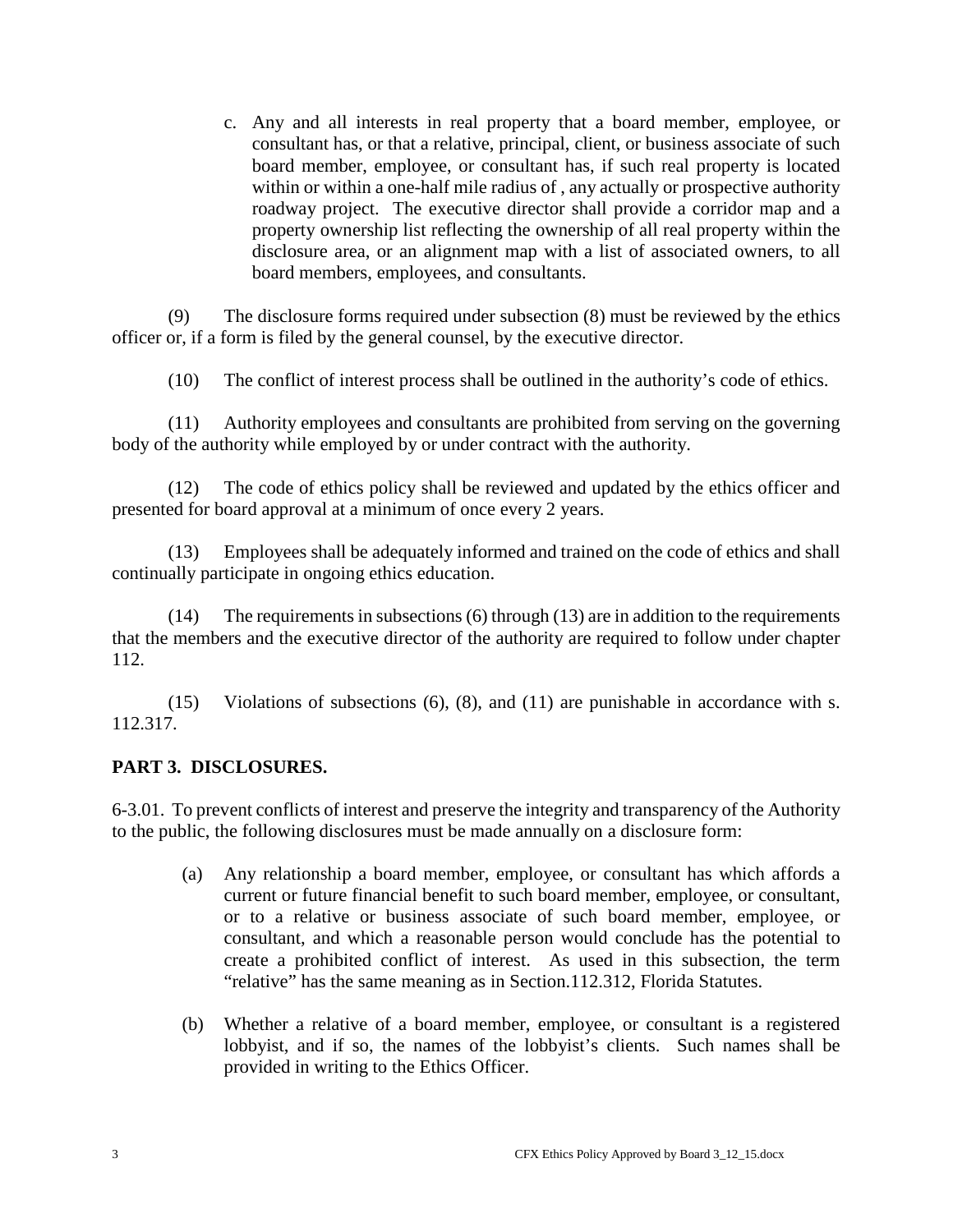(c) Any and all interests in real property that a board member, employee, or consultant has, or that a relative, principal, client, or business associate of such board member, employee, or consultant has, if such real property is located within, or within a onehalf mile radius of, any actual or prospective authority roadway project. The executive director shall provide a corridor map and a property ownership list reflecting the ownership of all real property within the disclosure area, or an alignment map with a list of associated owners, to all board members, employees, and consultants.

6-3.02. Annual Filing. Each Board Member, Committee Member, employee, or consultant shall file a disclosure form each year with the Executive Secretary. Attached is a sample form which may be amended from time to time by the Ethics Officer.

# **PART 4. POLITICAL ACTIVITY**

6-4.01. Political Activities. The Authority adopts Section 104.31, Florida Statutes (2014) as may be amended from time to time as though fully set forth herein.

# **PART 5. TRAINING AND ENFORCEMENT**

6-5.01. Advisory Opinions. Any Public Official, who is in doubt regarding the applicability of the standards of conduct herein provided may seek an advisory opinion from the Ethics Officer concerning the applicability of this Code of Ethics or any provision thereof. Any opinion rendered by the Ethics Officer may be relied upon by any Board Member, but only with regard to the application of the Code of Ethics. Such opinion does not insulate such Board Member, against the application of Florida Statutes or of any other applicable code of ethics they may be governed by.

## 6-5.02. Code of Ethics Acknowledgement and Training

6-5.021. Posting. This Code of Ethics, in its entirety, shall be posted on the Authority's website.

6-5.022. Board Member Orientation and Review Responsibilities. New Board Members shall be provided with an orientation on all relevant Authority matters, including a detailed briefing on the Code of Ethics.

## **PART 6. DISCLOSURE; ABSTAINING FROM VOTE DUE TO APPARENT CONFLICT OF INTEREST; EXCEPTIONS**

#### 6-6.01. Disclosure; Abstaining from vote due to apparent conflict of interest; exceptions

(1) In addition to the requirements that a CFX Board member abstain from voting due to conflict as provided in section 112.3143, Florida Statutes and Section 6-3.03 of the CFX Ethics Policy, when a Board member knowingly is a business associate, as defined herein, with any person bringing a matter before the CFX Board or when a matter before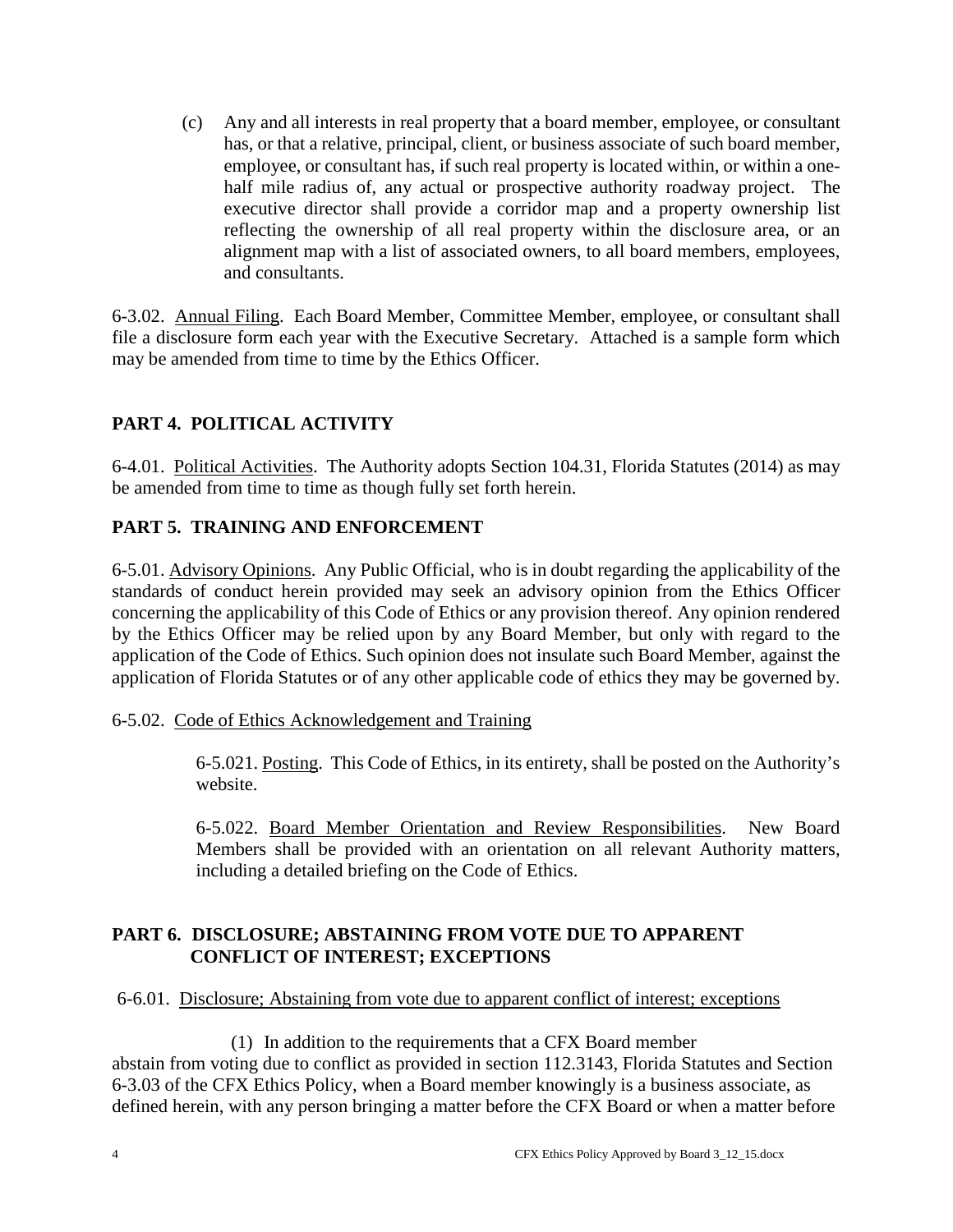the CFX Board will benefit any person with whom the Board member knowingly was a business associate in the previous two-year period, the Board member shall disclose the existence of the business associate.

(2) The Board member may abstain from voting on any matter coming before the CFX Board if:

- i. The matter is brought by or benefits a person with whom the Board member knowingly is a business associate at the time of the vote; or
- ii. The matter is brought by or benefits a person with whom the Board member knowingly was a business associate within the two-year period prior to the matter coming before the CFX Board.

a. If applicable, the basis for abstaining from the vote shall

be an Appearance or Perception of Conflict, as defined in this article, and the Board member shall:

- 1. Prior to the vote being taken, publicly state to the assembly the nature of the Board member's interest in the matter from which he or she is abstaining from voting; and
- 2. Within fifteen (15) days after the vote occurs, disclose the nature of his or her interest as a public record in a Memorandum of Voting Conflict (Commission on Ethics Form 8B) filed with the person responsible for recording the minutes of the meeting. The memorandum shall be incorporated into the minutes of the meeting at which the Board member abstained.

(3) However, in all cases where the Board member is a business associate, as defined herein, with any person bringing a matter before the CFX Board or when a matter before the CFX Board will benefit any person with whom the Board member was a business associate in the previous two-year period, the Board member shall disclose the nature of the prior relationship prior to voting.

# **Part 7. Repeal**

6-7.01. This policy does hereby repeal the previously adopted Ethics Code of March 2014.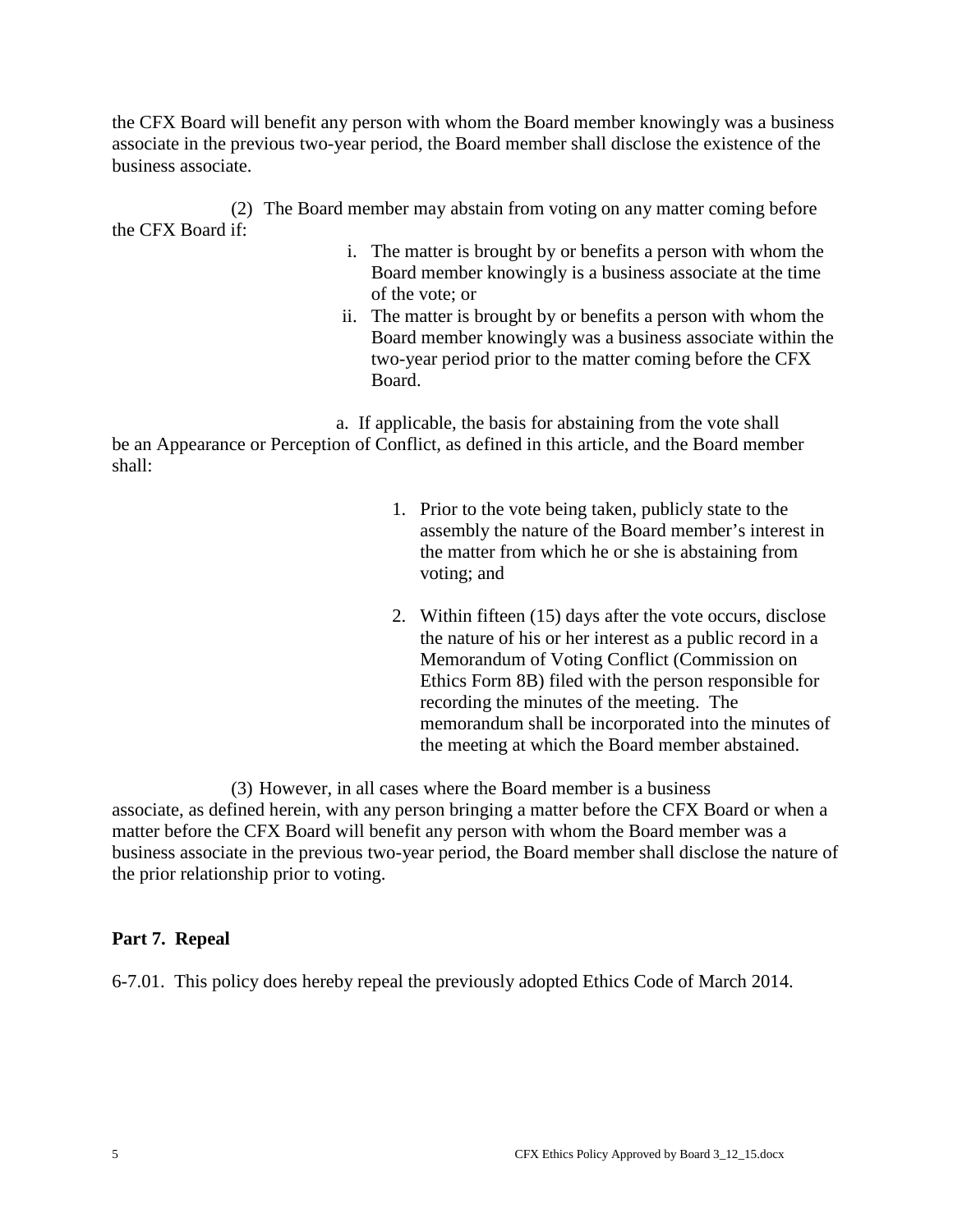## **CENTRAL FLORIDA EXPRESSWAY AUTHORITY POTENTIAL CONFLICT DISCLOSURE FORM**

**Projects: \_\_\_\_\_\_\_\_\_\_\_\_\_\_\_\_\_\_\_\_\_\_\_\_\_\_\_\_\_\_\_\_\_\_\_\_\_\_\_\_\_\_\_\_\_\_\_\_\_\_\_\_\_\_\_\_\_\_\_\_\_\_\_\_\_\_\_\_\_**

Name/Company: \_\_\_\_\_\_\_\_\_\_\_\_\_\_\_\_\_\_\_\_\_\_\_\_\_\_\_\_\_\_\_\_\_\_\_\_\_\_\_\_\_ Address: \_\_\_\_\_\_\_\_\_\_\_\_\_\_\_\_\_\_\_\_\_\_\_\_\_\_\_\_\_\_\_\_\_\_\_\_\_\_\_\_\_

Relationship to CFX: \_\_\_Board or Committee Member \_\_\_Employee \_\_\_Consultant/Vendor

\_\_\_\_\_\_\_\_\_\_\_\_\_\_\_\_\_\_\_\_\_\_\_\_\_\_\_\_\_\_\_\_\_\_\_\_\_\_\_\_\_ \_\_\_\_\_\_\_\_\_\_\_\_\_\_\_\_\_\_\_\_\_\_\_\_\_\_\_\_\_\_\_\_\_\_\_\_\_\_\_\_\_

| 1. | Disclosure of Relationships (Refer to Section 348.753(8))                                                                                                                                                                                                                                                                                                                                                                                                                                                                                                                                                                                                                                                                                                                                                                          |     |           |
|----|------------------------------------------------------------------------------------------------------------------------------------------------------------------------------------------------------------------------------------------------------------------------------------------------------------------------------------------------------------------------------------------------------------------------------------------------------------------------------------------------------------------------------------------------------------------------------------------------------------------------------------------------------------------------------------------------------------------------------------------------------------------------------------------------------------------------------------|-----|-----------|
|    | Do you have any relationship which affords a current or future financial<br>benefit to you or to your relative or business associate and which a<br>reasonable person would conclude has the potential to create a<br>prohibited conflict of interest?                                                                                                                                                                                                                                                                                                                                                                                                                                                                                                                                                                             | Yes | No        |
|    | If yes, check the applicable relationships below and provide the full<br>names, addresses, and relationships on page 4.                                                                                                                                                                                                                                                                                                                                                                                                                                                                                                                                                                                                                                                                                                            |     |           |
|    | Self                                                                                                                                                                                                                                                                                                                                                                                                                                                                                                                                                                                                                                                                                                                                                                                                                               | Yes | No        |
|    | Relative (as defined in Section 112.312(21), Fla. Stat.), including<br>father, mother, son, daughter, brother, sister, uncle, aunt, first<br>cousin, nephew, niece, husband, wife, father-in-law, mother-in-<br>law, son-in-law, daughter-in-law, brother-in-law, sister-in-law,<br>stepfather, stepmother, stepson, stepdaughter, stepbrother,<br>stepsister, half brother, half sister, grandparent, great grandparent,<br>grandchild, great grandchild, step grandparent, step great<br>grandparent, step grandchild, step great grandchild, person who is<br>engaged to be married to you or who otherwise holds himself or<br>herself out as or is generally known as the person whom you<br>intend to marry or with whom you intend to form a household, any<br>other natural person having the same legal residence as you. | Yes | <b>No</b> |
|    | Business Associate, as defined in Section 112.312(4), Fla. Stat.,<br>includes any person or entity engaged in or carrying on a business<br>enterprise with you as a partner, joint venturer, corporate<br>shareholder where the shares of such corporation are not listed on<br>any national or regional stock exchange, or co-owner of property.                                                                                                                                                                                                                                                                                                                                                                                                                                                                                  | Yes | No        |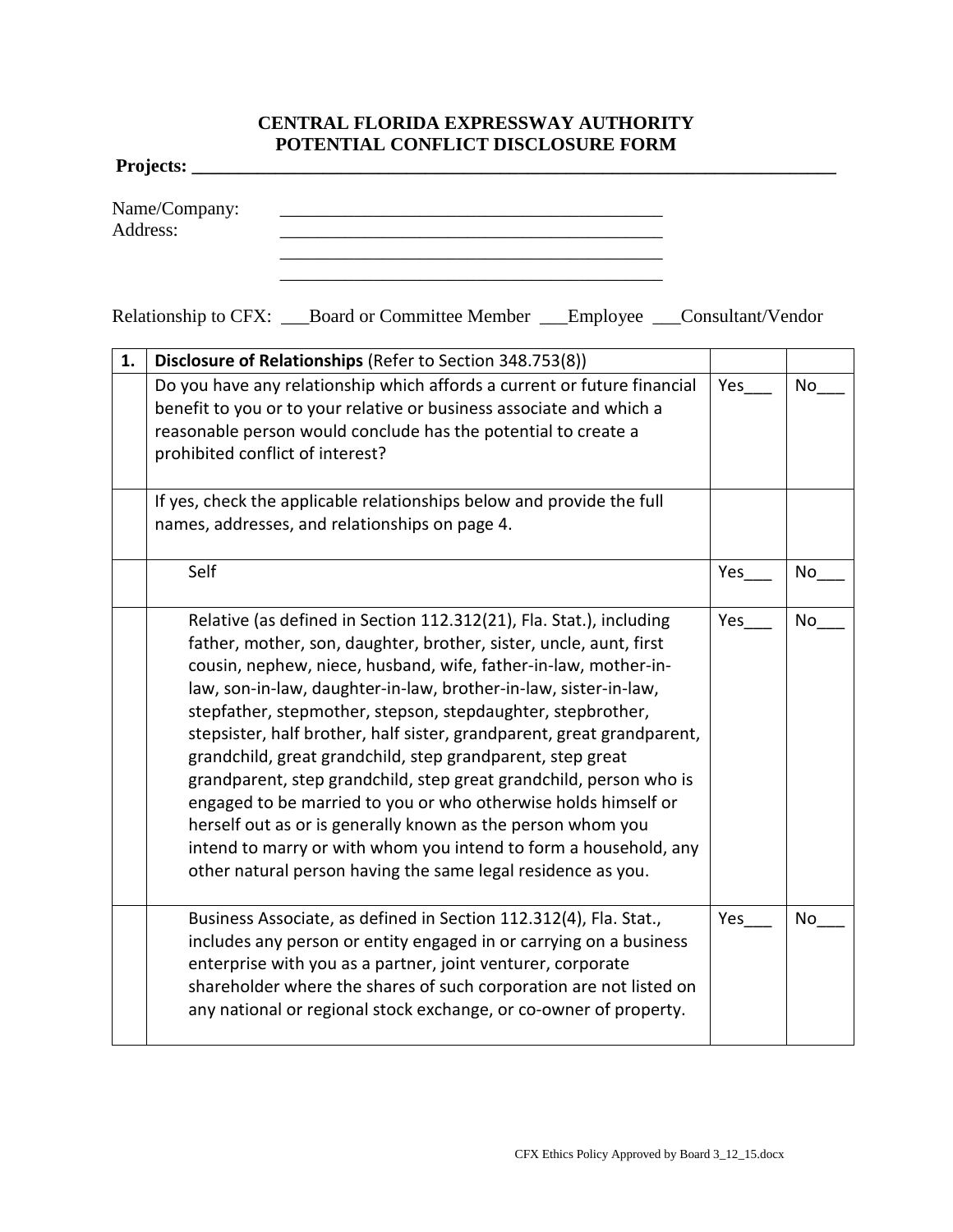|    | Other (explain)                                                                                                                                                                                                                                                                                                                                                                                                                                                                                                                                                                                                                                                                                                                                                                                                                   | Yes | No        |
|----|-----------------------------------------------------------------------------------------------------------------------------------------------------------------------------------------------------------------------------------------------------------------------------------------------------------------------------------------------------------------------------------------------------------------------------------------------------------------------------------------------------------------------------------------------------------------------------------------------------------------------------------------------------------------------------------------------------------------------------------------------------------------------------------------------------------------------------------|-----|-----------|
| 2. | Disclosure of Lobbyists (Refer to Section 348.753(8))<br>Do you have a relative who is a registered lobbyist?                                                                                                                                                                                                                                                                                                                                                                                                                                                                                                                                                                                                                                                                                                                     | Yes | No        |
|    | If yes, list the full names and addresses of the lobbyist and the<br>lobbyist's clients on page 4.                                                                                                                                                                                                                                                                                                                                                                                                                                                                                                                                                                                                                                                                                                                                |     |           |
| 3. | Disclosure of Property Interests within a Project (Section 348.753(8))<br>Do you or any of your relatives (as defined in Section 112.312(21), Fla.<br>Stat.), principals, clients, or business associates have any interest in real<br>property located within any actual or prospective Authority project?<br>The actual or prospective Authority projects include the Wekiva<br>Parkway and All Aboard Florida. The corridor maps and property<br>ownership lists reflecting the ownership of all real property within the<br>disclosure areas, or alignment maps with lists of associated owners, are<br>attached hereto or available upon request.                                                                                                                                                                            | Yes | No        |
|    | If yes, check the applicable relationship types and disclose the full<br>names and addresses and identify the real property on page 4.                                                                                                                                                                                                                                                                                                                                                                                                                                                                                                                                                                                                                                                                                            |     |           |
|    | Self                                                                                                                                                                                                                                                                                                                                                                                                                                                                                                                                                                                                                                                                                                                                                                                                                              | Yes | No        |
|    | Relative (as defined in Section 112.312(21), Fla. Stat.), including<br>father, mother, son, daughter, brother, sister, uncle, aunt, first<br>cousin, nephew, niece, husband, wife, father-in-law, mother-in-law,<br>son-in-law, daughter-in-law, brother-in-law, sister-in-law, stepfather,<br>stepmother, stepson, stepdaughter, stepbrother, stepsister, half<br>brother, half sister, grandparent, great grandparent, grandchild,<br>great grandchild, step grandparent, step great grandparent, step<br>grandchild, step great grandchild, person who is engaged to be<br>married to you or who otherwise holds himself or herself out as or is<br>generally known as the person whom you intend to marry or with<br>whom you intend to form a household, any other natural person<br>having the same legal residence as you. | Yes | <b>No</b> |
|    | Principal or Client                                                                                                                                                                                                                                                                                                                                                                                                                                                                                                                                                                                                                                                                                                                                                                                                               | Yes | No        |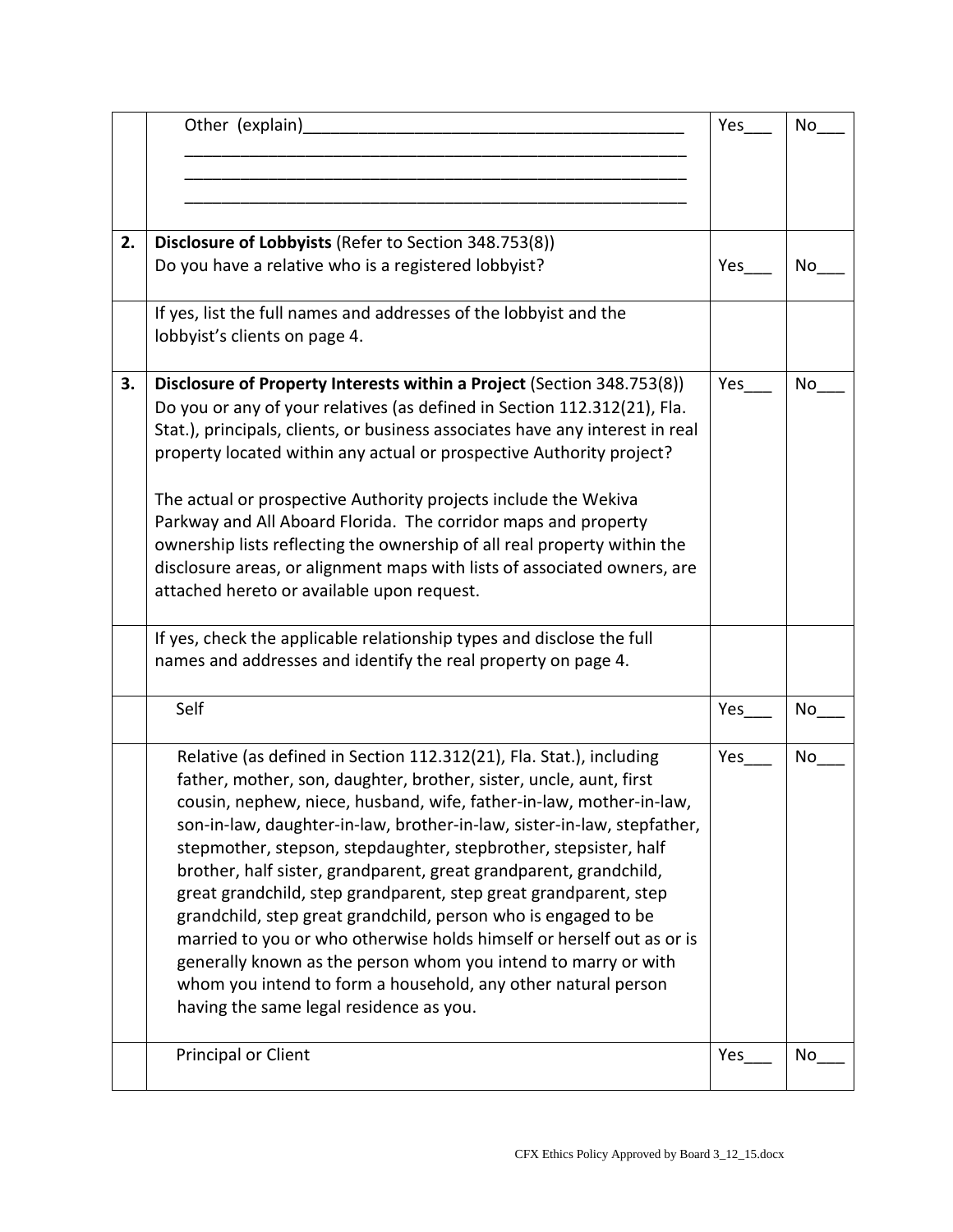|    | Business Associate, as defined in in Section 112.312(4), Fla. Stat.,<br>includes any person or entity engaged in or carrying on a business<br>enterprise with you as a partner, joint venturer, corporate<br>shareholder where the shares of such corporation are not listed on<br>any national or regional stock exchange, or co-owner of property.                                                                                                                                                                                                                                                                                                                                                                                                                                                                                                                                                                                                          | Yes | No |
|----|---------------------------------------------------------------------------------------------------------------------------------------------------------------------------------------------------------------------------------------------------------------------------------------------------------------------------------------------------------------------------------------------------------------------------------------------------------------------------------------------------------------------------------------------------------------------------------------------------------------------------------------------------------------------------------------------------------------------------------------------------------------------------------------------------------------------------------------------------------------------------------------------------------------------------------------------------------------|-----|----|
|    | Other (explain)                                                                                                                                                                                                                                                                                                                                                                                                                                                                                                                                                                                                                                                                                                                                                                                                                                                                                                                                               | Yes | No |
| 4. | Disclosure of Property Interests Within a One-Half Mile Radius of a<br>Project (but Outside of a Project) (Refer to Section 348.753(8))<br>Do you or any of your relatives (as defined in Section 112.312(21), Fla.<br>Stat.), principals, clients, or business associates have any interest in real<br>property located within a one-half mile radius of any actual or<br>prospective Authority project, but outside of any actual or prospective<br>Authority project?<br>The actual or prospective authority projects include the Wekiva<br>Parkway and All Aboard Florida. The corridor maps and property<br>ownership lists reflecting the ownership of all real property within the<br>disclosure areas, or alignment maps with lists of associated owners, are<br>attached hereto or available upon request.<br>If yes, check the applicable relationship types and disclose the full<br>names and addresses and identify the real property on page 3. | Yes | No |
|    | Self                                                                                                                                                                                                                                                                                                                                                                                                                                                                                                                                                                                                                                                                                                                                                                                                                                                                                                                                                          | Yes | No |
|    | Relative (as defined in Section 112.312(21), Fla. Stat.), including<br>father, mother, son, daughter, brother, sister, uncle, aunt, first<br>cousin, nephew, niece, husband, wife, father-in-law, mother-in-law,<br>son-in-law, daughter-in-law, brother-in-law, sister-in-law, stepfather,<br>stepmother, stepson, stepdaughter, stepbrother, stepsister, half<br>brother, half sister, grandparent, great grandparent, grandchild,<br>great grandchild, step grandparent, step great grandparent, step<br>grandchild, step great grandchild, person who is engaged to be<br>married to you or who otherwise holds himself or herself out as or is<br>generally known as the person whom you intend to marry or with<br>whom you intend to form a household, any other natural person<br>having the same legal residence as you.                                                                                                                             | Yes | No |
|    | Principal or Client                                                                                                                                                                                                                                                                                                                                                                                                                                                                                                                                                                                                                                                                                                                                                                                                                                                                                                                                           | Yes | No |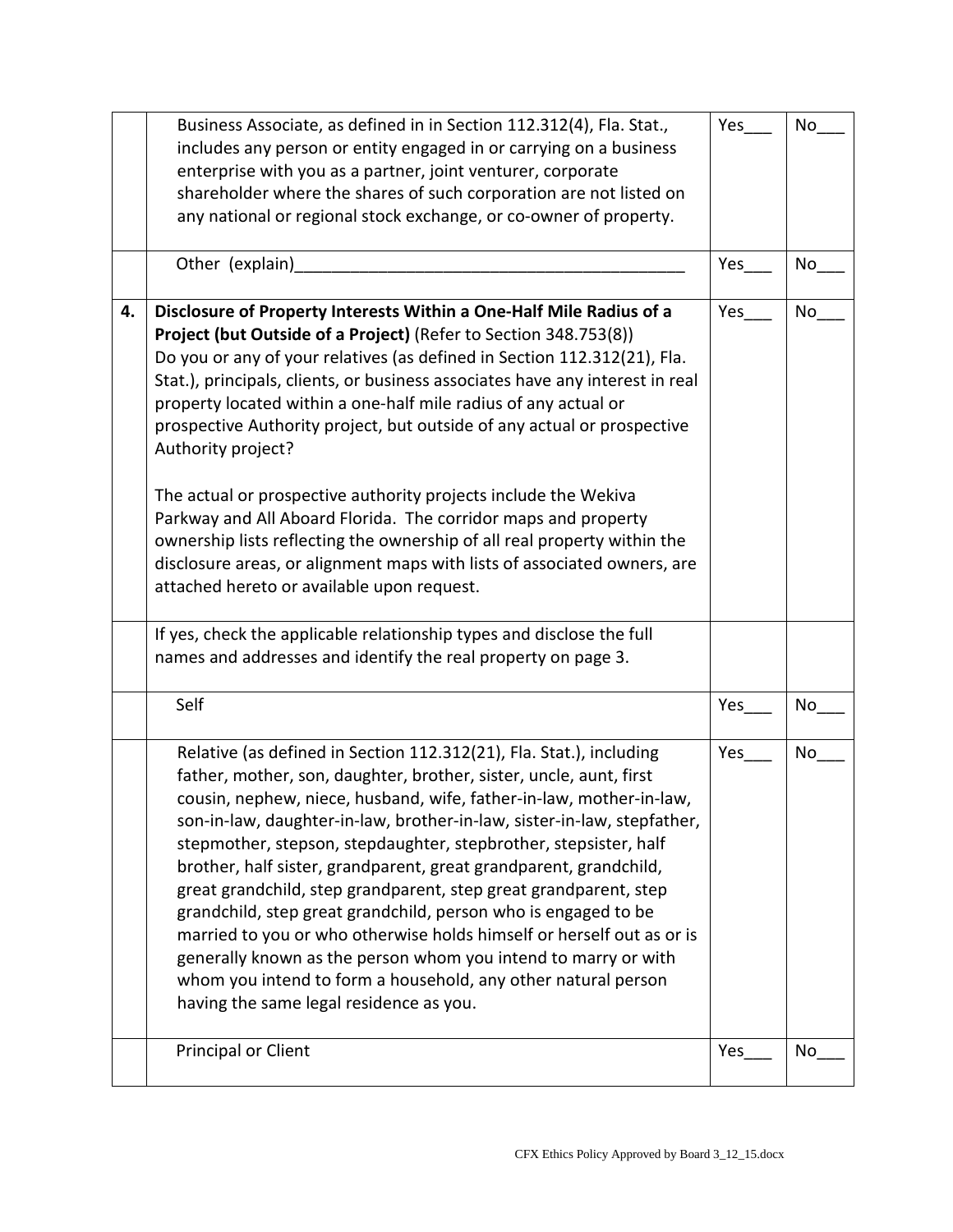|    | Business Associate, as defined in in Section 112.312(4), Fla. Stat.,<br>includes any person or entity engaged in or carrying on a business<br>enterprise with you as a partner, joint venturer, corporate<br>shareholder where the shares of such corporation are not listed on<br>any national or regional stock exchange, or co-owner of property.                                                                                                                                                                                                                                                                                                            | Yes | No |
|----|-----------------------------------------------------------------------------------------------------------------------------------------------------------------------------------------------------------------------------------------------------------------------------------------------------------------------------------------------------------------------------------------------------------------------------------------------------------------------------------------------------------------------------------------------------------------------------------------------------------------------------------------------------------------|-----|----|
|    | Other (explain)                                                                                                                                                                                                                                                                                                                                                                                                                                                                                                                                                                                                                                                 | Yes | No |
| 5. | <b>Solicitation or Acceptance of Gifts</b><br>Have you solicited or accepted anything of value, including a gift, loan,<br>reward, promise of future employment, favor, or service, based upon<br>any understanding that your action or judgment regarding Authority<br>business would be influenced thereby? (For reference, see Section<br>112.313(2), Florida Statutes)                                                                                                                                                                                                                                                                                      | Yes | No |
| 6. | <b>Unauthorized Compensation</b><br>Have you or your spouse or minor child accepted any compensation,<br>payment, or thing of value when you knew, or, with the exercise of<br>reasonable care, should know, that it was given to influence your action<br>regarding Authority business? (For reference, see Section 112.313(4),<br>Florida Statutes)                                                                                                                                                                                                                                                                                                           | Yes | No |
| 7. | <b>Misuse of Position</b><br>Have you used or attempted to use your position with the Authority or<br>any property or resource which may be within your trust, to secure a<br>special privilege, benefit, or exemption for you or others? (For reference,<br>see Section 112.313(6), Florida Statutes)                                                                                                                                                                                                                                                                                                                                                          | Yes | No |
| 8. | <b>Conflicting Employment or Contractual Relationship</b><br>Do you have or hold any employment or contractual relationship with<br>any business entity or any agency which is subject to the regulation of,<br>or is doing business with, the Authority, that will create a continuing or<br>frequently recurring conflict between your private interests and the<br>performance of your duties to the Authority or that would impede the<br>full and faithful discharge of your duties to the Authority, subject to the<br>exemptions set forth in Section 112.313(12) & (15), Florida Statutes?<br>(For reference, see Section 112.313(7), Florida Statutes) | Yes | No |

If you answered any of the above questions in the affirmative, provide a detailed explanation below. Attach additional sheets as necessary.

\_\_\_\_\_\_\_\_\_\_\_\_\_\_\_\_\_\_\_\_\_\_\_\_\_\_\_\_\_\_\_\_\_\_\_\_\_\_\_\_\_\_\_\_\_\_\_\_\_\_\_\_\_\_\_\_\_\_\_\_\_\_\_\_\_\_\_\_\_\_\_\_\_\_\_\_\_

\_\_\_\_\_\_\_\_\_\_\_\_\_\_\_\_\_\_\_\_\_\_\_\_\_\_\_\_\_\_\_\_\_\_\_\_\_\_\_\_\_\_\_\_\_\_\_\_\_\_\_\_\_\_\_\_\_\_\_\_\_\_\_\_\_\_\_\_\_\_\_\_\_\_\_\_\_

\_\_\_\_\_\_\_\_\_\_\_\_\_\_\_\_\_\_\_\_\_\_\_\_\_\_\_\_\_\_\_\_\_\_\_\_\_\_\_\_\_\_\_\_\_\_\_\_\_\_\_\_\_\_\_\_\_\_\_\_\_\_\_\_\_\_\_\_\_\_\_\_\_\_\_\_\_\_

\_\_\_\_\_\_\_\_\_\_\_\_\_\_\_\_\_\_\_\_\_\_\_\_\_\_\_\_\_\_\_\_\_\_\_\_\_\_\_\_\_\_\_\_\_\_\_\_\_\_\_\_\_\_\_\_\_\_\_\_\_\_\_\_\_\_\_\_\_\_\_\_\_\_\_\_\_